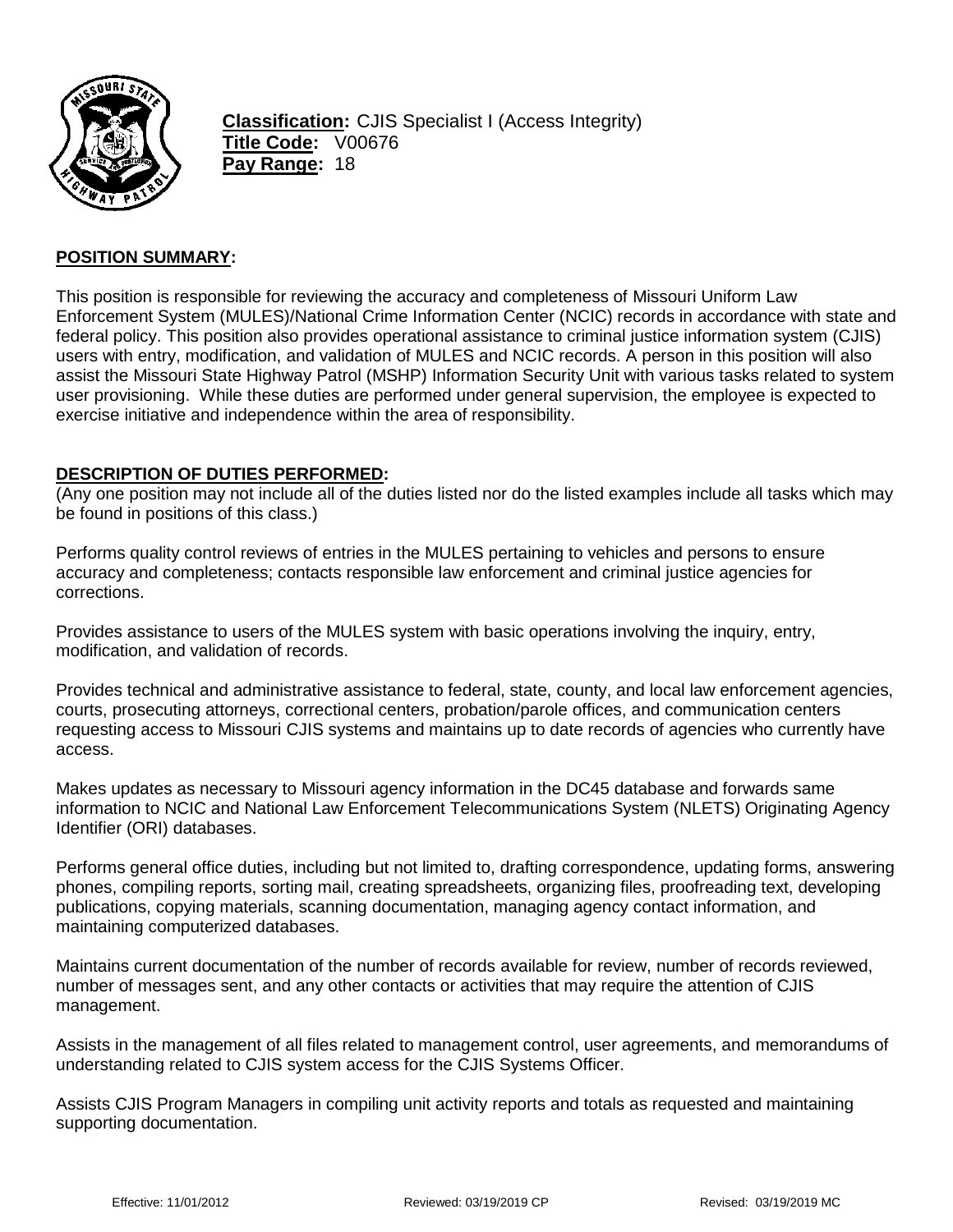# **Classification:** CJIS Specialist I (Access Integrity) **Title Code:** V00676 **Pay Range:** 18 **Page 2 Page 2 Page 2 Page 2 Page 2**

Performs annual operator validation and biennial ORI validation; ensures that Missouri agency information held in NCIC and NLETS is current and accurate; performs limited MULES system testing. Reviews and addresses trouble tickets submitted to the CJIS Call Center as able, forwarding issues as necessary to the training and auditing sections and CJIS Management.

Reviews monthly progress of required record validations performed by Missouri agencies and makes notifications to agencies who have not completed those validations by the deadline set forth in CJIS policy; refers agency progress to training and auditing staff as necessary to assist in getting all agencies compliant.

Provides administrative support for annual CJIS Conference

Perform other related work as assigned.

## **REQUIRED KNOWLEDGE, SKILLS, AND ABILITIES:**

Thorough knowledge of the functions of the MULES system pertaining to the inquiry and entry of records.

Thorough knowledge of the operation of the NCIC system, the International Justice and Public Safety Network, NLETS, and their operational relationship to MULES.

Knowledge of federal and state statutes, regulations, policies and procedures pertaining to the collection, storage, and dissemination of criminal justice information.

Knowledge of the functions and relationships of criminal justice and law enforcement agencies.

Knowledge of Microsoft Office software including Word, Access, Excel, and PowerPoint.

Basic knowledge of information security policies pertaining to criminal justice agencies.

Ability to develop a higher understanding of CJIS security policies and standards; and MULES, NCIC, NLETS, and Missouri Department of Revenue systems.

Ability to review and analyze information for quality, completeness, and adherence to appropriate standards.

Ability to operate a personal computer to record statistical data and related reports, build spreadsheets, etc.

Ability to maintain accurate records, files, and documentation.

Ability to perform multiple tasks with varying deadlines while maintaining high quality work.

Ability to exercise judgment and discretion.

Ability to learn to perform entries, proofread, edit, and update data within various computerized databases.

Ability to transport boxes and/or trays of documents, criminal history records, fingerprint cards, etc. up to 50 pounds.

Ability to work independently with general supervision.

Ability to occasionally travel for the completion of assigned duties.